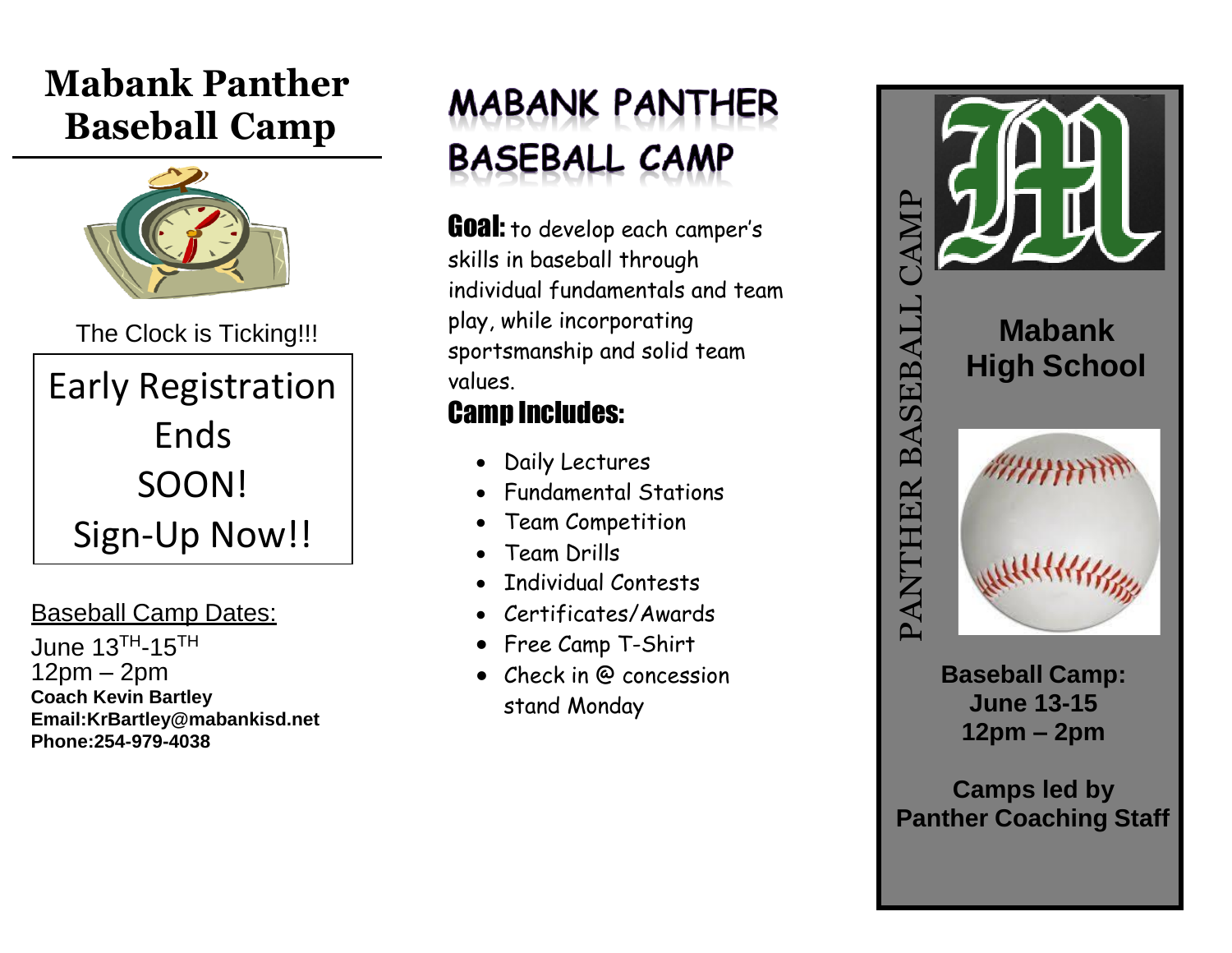Camps are open to: All Incoming 1<sup>st</sup> -9<sup>th</sup> graders for the 2022-2023 school year.

> All campers will receive a t-shirt.

Total Cost for Baseball Camp: \$30 before June 9<sup>th</sup> and \$40 after June 9<sup>th</sup>.

Sibling Discount: \$10 off each additional camper before June 9<sup>th</sup>.

Concession Stand will be open with drinks, snacks, & water inside dugouts

> Baseball Camp Dates and Time: June 13<sup>th</sup> - 15<sup>th</sup> 12pm – 2pm

| <b>Registration Form</b>                                                                                                                                                                                                                                                                                                                                      |                  |                 |   |                 | <b>Registration Form</b>                                                                                                                                                                                                                                                                                                                                                               |              |                                      |   |                  |
|---------------------------------------------------------------------------------------------------------------------------------------------------------------------------------------------------------------------------------------------------------------------------------------------------------------------------------------------------------------|------------------|-----------------|---|-----------------|----------------------------------------------------------------------------------------------------------------------------------------------------------------------------------------------------------------------------------------------------------------------------------------------------------------------------------------------------------------------------------------|--------------|--------------------------------------|---|------------------|
| Before June 9TH---\$30   \$40                                                                                                                                                                                                                                                                                                                                 |                  |                 |   |                 | Before June 9TH---\$30   \$40                                                                                                                                                                                                                                                                                                                                                          |              |                                      |   |                  |
| Incoming Grade for 2022-23 School Year:                                                                                                                                                                                                                                                                                                                       |                  |                 |   |                 | Incoming Grade for 2022-23 School Year:                                                                                                                                                                                                                                                                                                                                                |              |                                      |   |                  |
| 1st                                                                                                                                                                                                                                                                                                                                                           |                  | 2 <sub>nd</sub> |   | 3 <sup>rd</sup> | 1st                                                                                                                                                                                                                                                                                                                                                                                    |              | 2 <sub>nd</sub>                      |   | 3 <sup>rd</sup>  |
| 4 <sup>th</sup>                                                                                                                                                                                                                                                                                                                                               |                  | 5 <sup>th</sup> |   | 6 <sup>th</sup> | 4 <sup>th</sup>                                                                                                                                                                                                                                                                                                                                                                        |              | 5 <sup>th</sup>                      |   | 6 <sup>th</sup>  |
| 7 <sup>th</sup>                                                                                                                                                                                                                                                                                                                                               |                  | <b>8th</b>      |   | <b>9th</b>      | 7th                                                                                                                                                                                                                                                                                                                                                                                    |              | 8th                                  |   | .9 <sub>th</sub> |
| T-Shirt Size:                                                                                                                                                                                                                                                                                                                                                 |                  |                 |   |                 | T-Shirt Size:                                                                                                                                                                                                                                                                                                                                                                          |              |                                      |   |                  |
| Youth:                                                                                                                                                                                                                                                                                                                                                        | S                | M               |   | L               | Youth:                                                                                                                                                                                                                                                                                                                                                                                 | S            | M                                    |   | L                |
| Adult:                                                                                                                                                                                                                                                                                                                                                        | S                | М               | L | <b>XL</b>       | Adult:                                                                                                                                                                                                                                                                                                                                                                                 | S            | M                                    | L | <b>XL</b>        |
| <b>NAME</b><br><b>PARENT NAME</b><br><b>ADDRESS</b><br><b>PHONE</b><br><b>PARENT EMAIL</b><br>I hereby give my permission for my child to participate in the<br>Mabank Baseball Camp. Furthermore, I hereby release<br>Mabank ISD, the director, and the instructors of the camp<br>from any and all liability for injury or illness incurred at the<br>camp. |                  |                 |   |                 | <b>NAME</b><br><b>PARENT NAME</b><br><b>ADDRESS</b><br><b>PHONE</b><br><b>PARENT EMAIL</b><br>I hereby give my permission for my child to participate in the<br>Mabank Baseball Camp. Furthermore, I hereby release<br>Mabank ISD, the director, and the instructors of the camp from<br>any and all liability for injury or illness incurred at the camp.<br>Parent Signature<br>Date |              |                                      |   |                  |
| Parent Signature<br>Mail to: Christina Wagner<br>18786 US-175<br><b>CASH ONLY</b>                                                                                                                                                                                                                                                                             | Mabank, TX 75147 |                 |   | Date            | Mail to:<br><b>CASH ONLY</b>                                                                                                                                                                                                                                                                                                                                                           | 18786 US-175 | Christina Wagner<br>Mabank, TX 75147 |   |                  |